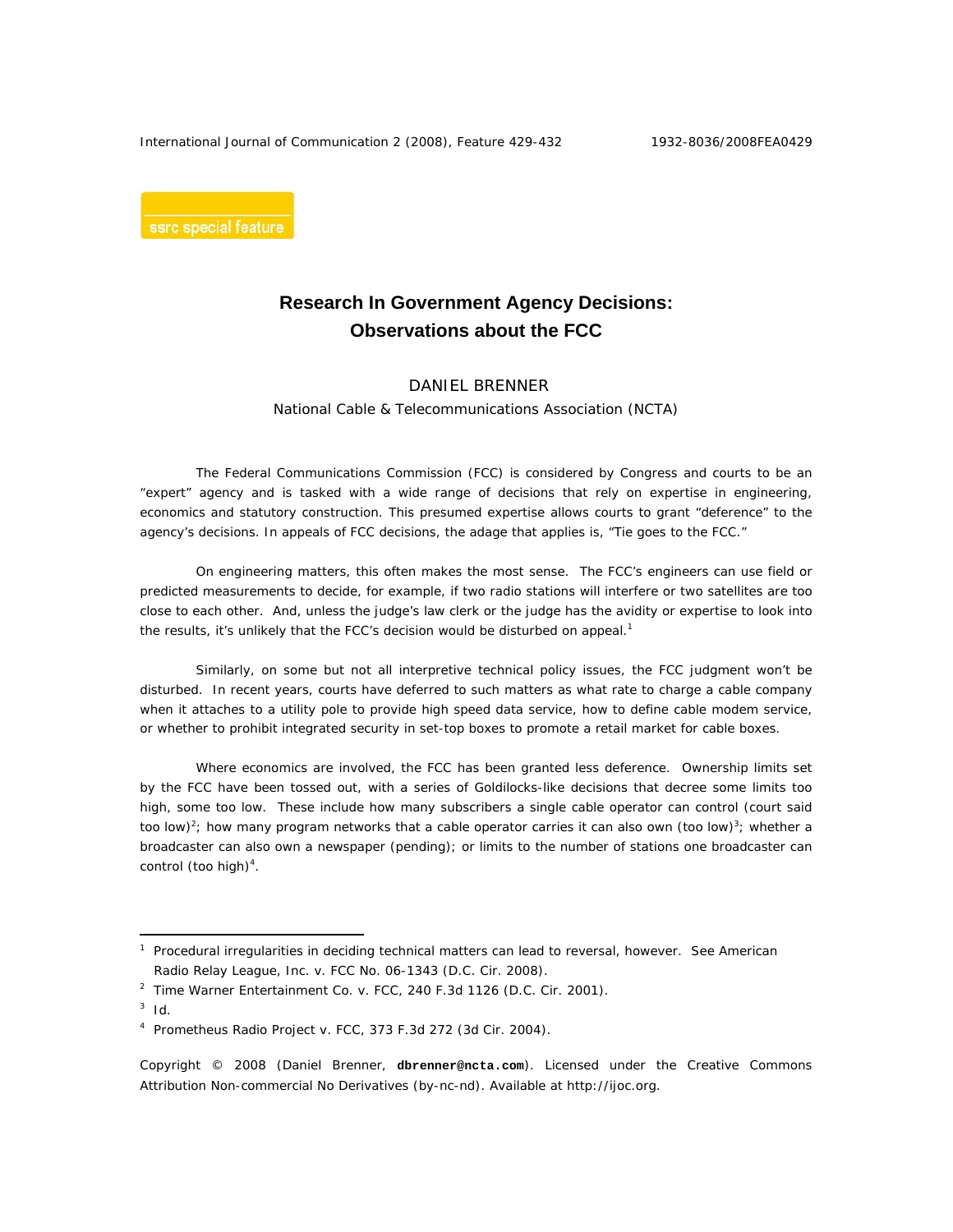Ownership cases affect communitarian values like control and viewpoint diversity (e.g., ownership) that competition laws may not fully measure. Otherwise the field would be (and maybe should be) completely occupied by competition law enforced by the FTC and the Justice Department. In this sense they resemble the morality issues faced by the FCC for indecent broadcasts and violent programming. With these matters, the five voting Commissioners are called on to make policy judgments that don't lend themselves to answers in the same way that an engineer can reliably declare. So is the FCC really an "expert" on questions left to it? And can research help bridge the gap that in reality exists between the five appointed Commissioners, with their subjective viewpoints, assigned to make policy decisions?

Agency rulemaking is an activity that naturally invites studies by interested parties and by the agency itself. It's worth considering the differences between party-supplied research and that which the agency commissions. Parties will only submit studies that support their viewpoints, of course, and they will not be subject to peer review as such. Instead, the study design - and this applies to technical as well as economic studies — is integral to adducing for the commenting party the evidence it wants to be relied on by the FCC.

So when, for example, Consumers Union wants to demonstrate rising cable prices, it will find a time period of steepest prices and present that data. It might not want to adjust for inflation over that period. It may not want to weight prices based on what customers actually subscribed to, i.e., what share of customers took the package of services represented by steep curve. It may want to exclude how many people actually paid the rate-card rate as opposed to a promotional rate. And it will not want to consider the value, per dollar spent: for example, the number of hours viewed or the quality of programming (original vs. reruns, high budget vs. low budget).

On the other hand, if the cellular industry association wants to show that cell phone rates have declined, they would modify the raw year-to-year data by just the sort of adjustments that Consumers Union would want to ignore in presenting the case for high cable rates. It would adjust for inflation. It would show that the cost per minute declined. It would emphasize how the total number of minutes had increased.

The foregoing examples simply are variants on the old saw that statistics can lie. But cast as "studies" by commentors, they take on the weight that a decision maker chooses to make of them. The "soaring cable rate" story has been a consistent one invoked by the current FCC Chairman [Kevin Martin]; whether in competition reports or public speeches, he has not made the adjustments that industry would seek as elemental fairness in telling the whole story. It is worth noting that in making the case against cable, the Chairman has compared cable rates to wireless rates — where adjustments *are* made — to show how the two industries' pricing behavior has diverged.

Even more elemental in considering data studies is the source of the data being analyzed. How do commentors or the FCC get the data from which to draw broad trends where the study doesn't involve, say, a field test of equipment that it itself conducts? The FCC can rely on U.S. Household Census data where it is available (and one guesses is itself subject to claims about reliability). It can collect data from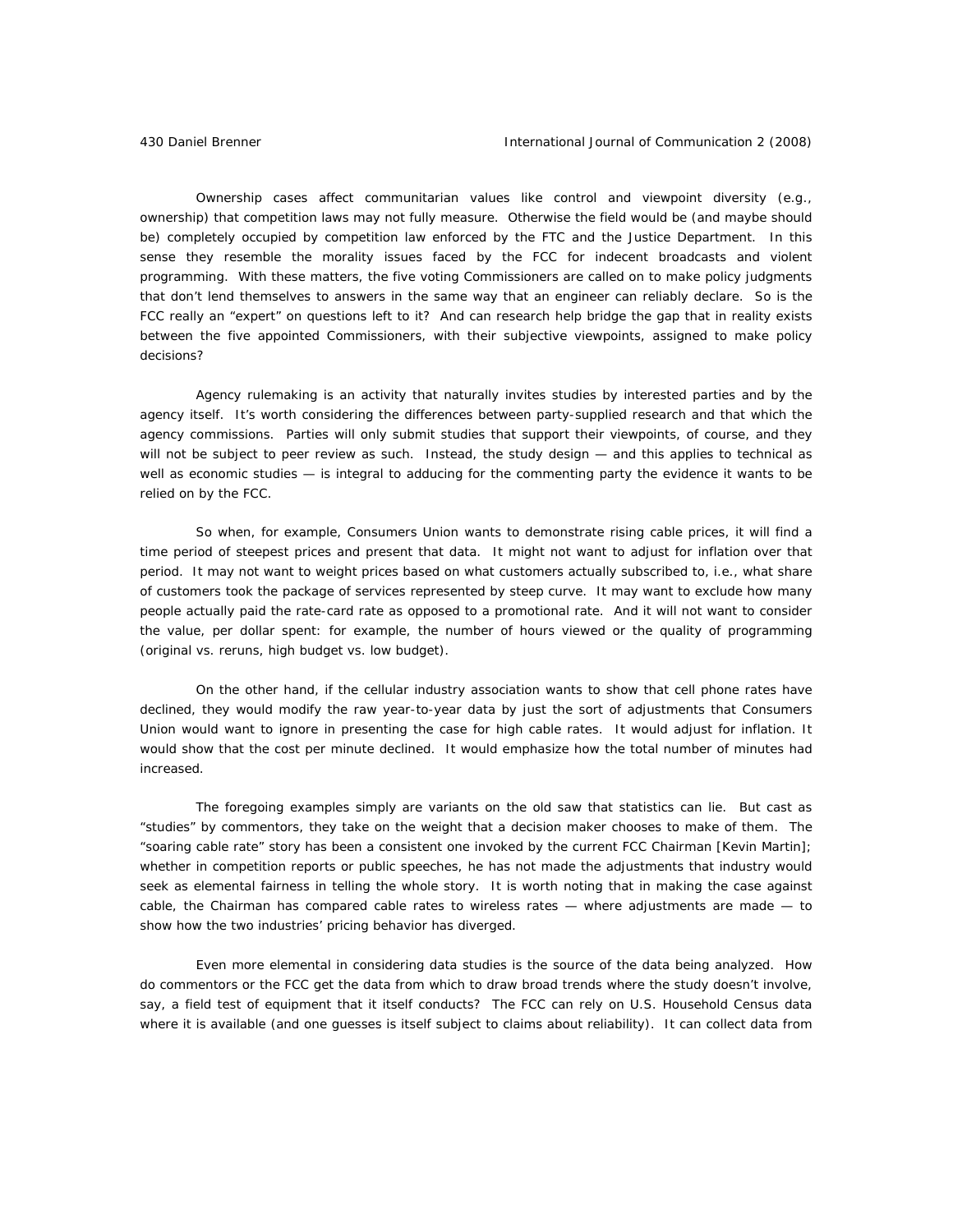industry itself. It can look to filings at other agencies, such as the Securities Exchange Commission, where the accuracy of the reported information is backed by the risk of criminal liability. Or it can look to neutral third party sources that collect the data for purposes unrelated to establishing government policy.

One would think such data collected by commercial services would be a safe place to go. But the FCC's recent "70/70" meltdown shows that is not always the case. There the FCC was attempting to see if a statutory threshold had been reached: Are 70% of households that have cable available to them actually subscribing? If this threshold was reached, the 1984 Cable Act said the FCC could consider additional regulation of the industry in regard to leased access obligations (although some thought the FCC Chairman would use the finding for broader program regulation like a la carte). Cable subscribership climbed from 1984 through the early 1990s; in 1994, DirecTV launched and the next 14 years have seen competitive inroads to cable by that company, Dish TV (the other major Digital Broadcast Services company), and more recently the video services of Verizon and AT&T. Cable penetration, which had never reached more than the mid-to-high 60% of homes, has been on the decline. The FCC's own surveys found this.

Nevertheless, Warren Publishing does its own survey of cable systems which it has used to produce its annual "Cable TV Factbook" for decades. Participation in the survey is entirely voluntary, however, and cable system operators can and do submit incomplete responses. For instance, while a cable operator may be willing to report the number of subscribers it has in a particular system, it may not want to report the number of households passed, fearing that such disclosure would provide competitive data useful to DBS or, now, the telcos.

It turned out that this is what happened: Warren reported a more complete set of cable subscribers and an incomplete number of households passed. The resulting quotient — a conceivably accurate numerator and a decidedly underreported denominator — swelled cable's penetration to above 70%. Because a "study" based on this "third-party" data proved useful to reach the 70/70 conclusion, it was emphasized in the draft report circulated by the Media Bureau at the Chairman's behest to the other Commissioners. Worse, the FCC's own survey of cable penetration — which pegged the number in the mid-50 percentile — was excluded from the draft report and shared with other FCC Commissioners only the night before the agency was to consider the 70/70 report. In his defense, the Chairman pointed out that the cable industry itself had cited Warren data in the past when it suited it, so fair was fair. Nevertheless, the Warren publishing company disavowed the use of its data for public policy purposes, indicating that the Factbook's utility is directed at purposes other than its limited ability to estimate whether the 70/70 threshold was passed.

Sometimes the FCC will seek academics or research think tanks to prepare studies. Ten such studies were commissioned as part of the FCC's broadcast ownership review. Four independent economists were asked to comment on the record developed by interested parties in the FCC's à la carte study. The FCC used to conduct more of its own studies — the Office of Plans and Policy could be counted on for several papers each year — but that work ended several years ago as the Office was renamed and assigned a different function.